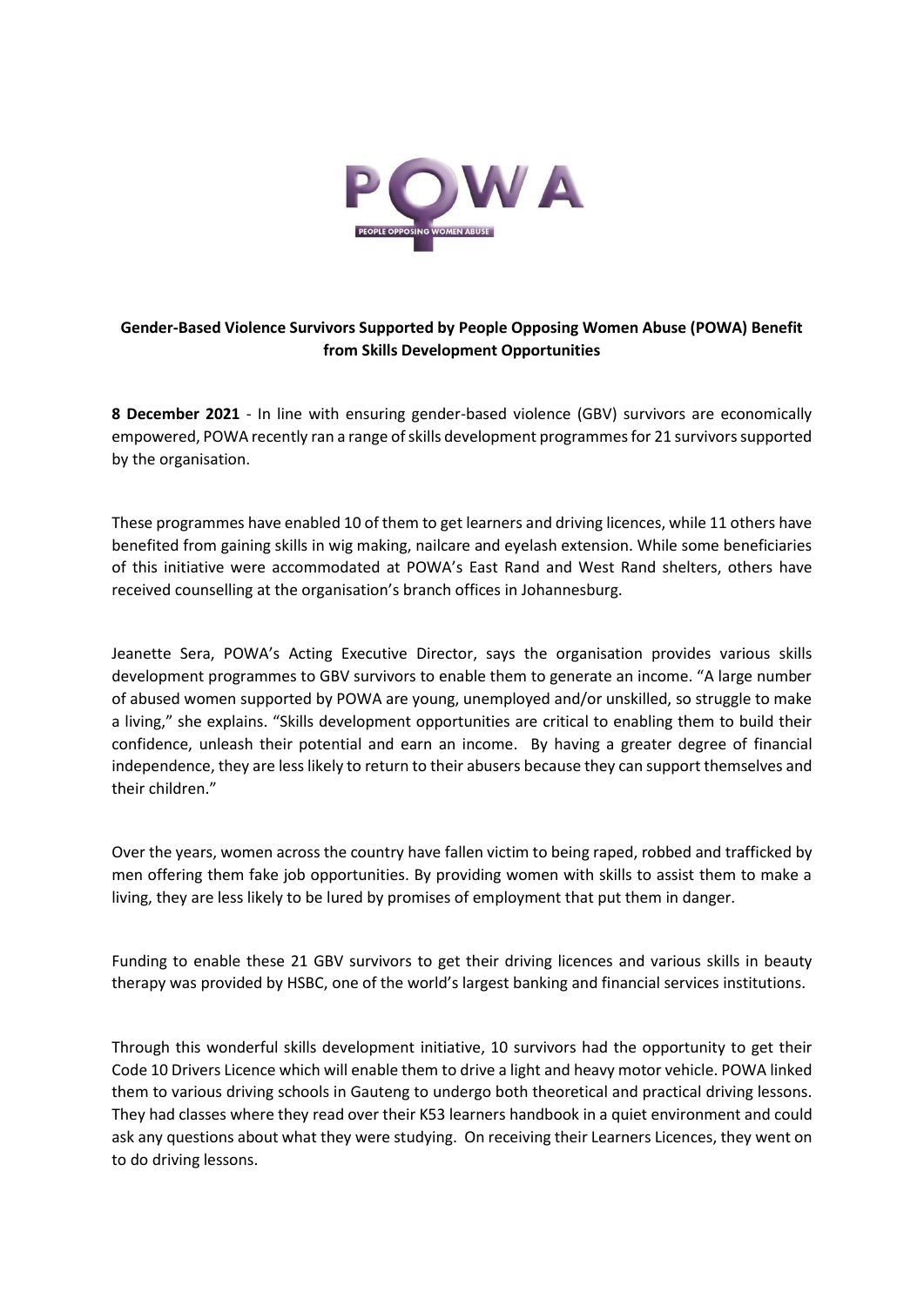Mirriam Mulaudzi, the owner of Khubeka Driving School on the Vaal and the Shumani Driving School in Soweto, where some survivors received their training, says it gives her great pleasure to have empowered them to learn to drive. "It's necessary for women to know how to drive so they can transport their children to school and run their errands easily, which enables them to manage their homes more effectively," she says. "Having a licence also empowers GBV survivors to pursue a better life after abuse because it betters their chances of finding employment in various fields. It also gives them the opportunity to generate an income by becoming Uber or Bolt drivers."

Puleng Makaba (31), a GBV survivor who received counselling at the POWA Evaton office, is one of the women to benefit from this initiative. "I like that we weren't given Learner's Licence manuals to study on our own at home, but that the driving school had classes on the manuals which helped a lot. I was so excited to get my Driving Licence. It's an amazing feeling to get behind the wheel!"

Getting the chance to learn how to drive is something Puleng describes as a "wonderful opportunity I grabbed with both hands". She is currently unemployed and feels that having a licence will increase her chances of finding a job in office administration. "I put my whole heart into getting my driving licence," she says. "Driving lessons are expensive and there's no way I would have been able to afford them as I'm not working. I'm truly grateful to have been given this big opportunity."

A survivor who stayed at POWA's East Rand Shelter has now also got her licence, which is a stepping stone towards fulfilling her goal of pursing a career in tourism. "Getting my licence has really built my confidence," she says. "My ex-partner called me useless and said I couldn't do anything. Now I know I'm none of those things. Before I put all my time and efforts into him and my kids. Now I get to develop myself which I really appreciate."

In addition to the 10 survivors who have received their licences, 11 more have earned a range of skills to enter the beauty industry. Through training provided by Carol Monstho, the founder and owner of Rabboni Beauty Salon in Johannesburg, they were taught to make full cap wigs, mesh wigs and side part wigs, how to do acrylic and gel nails as well as eyelash extensions. Additionally, they were empowered with marketing tips, gaining valuable insights on various issues like producing pamphlets and videos to promote a beauty salon business and the importance of staying on top of new trends.

"It is such a great honour to have been given the opportunity to impart skills to GBV survivors to enable them to go out anywhere in the world and use them to survive on their own and serve the public as well," says Carol. "I strongly believe giving someone a skill is the best weapon ever these days. Each survivor who participated in the training has received a certificate that will assist them to find work at a salon or even open their own one going forward. I would like to thank POWA for the opportunity it gave me to change lives, to give someone hope, to hear and see the confidence of the women that believe they can make it. That gives me so much pleasure."

Thato Mogane (27), who worked in the beauty business for a number of years, says the training was really beneficial as she learnt new techniques of doing nails, applying lashes and structuring wigs. "I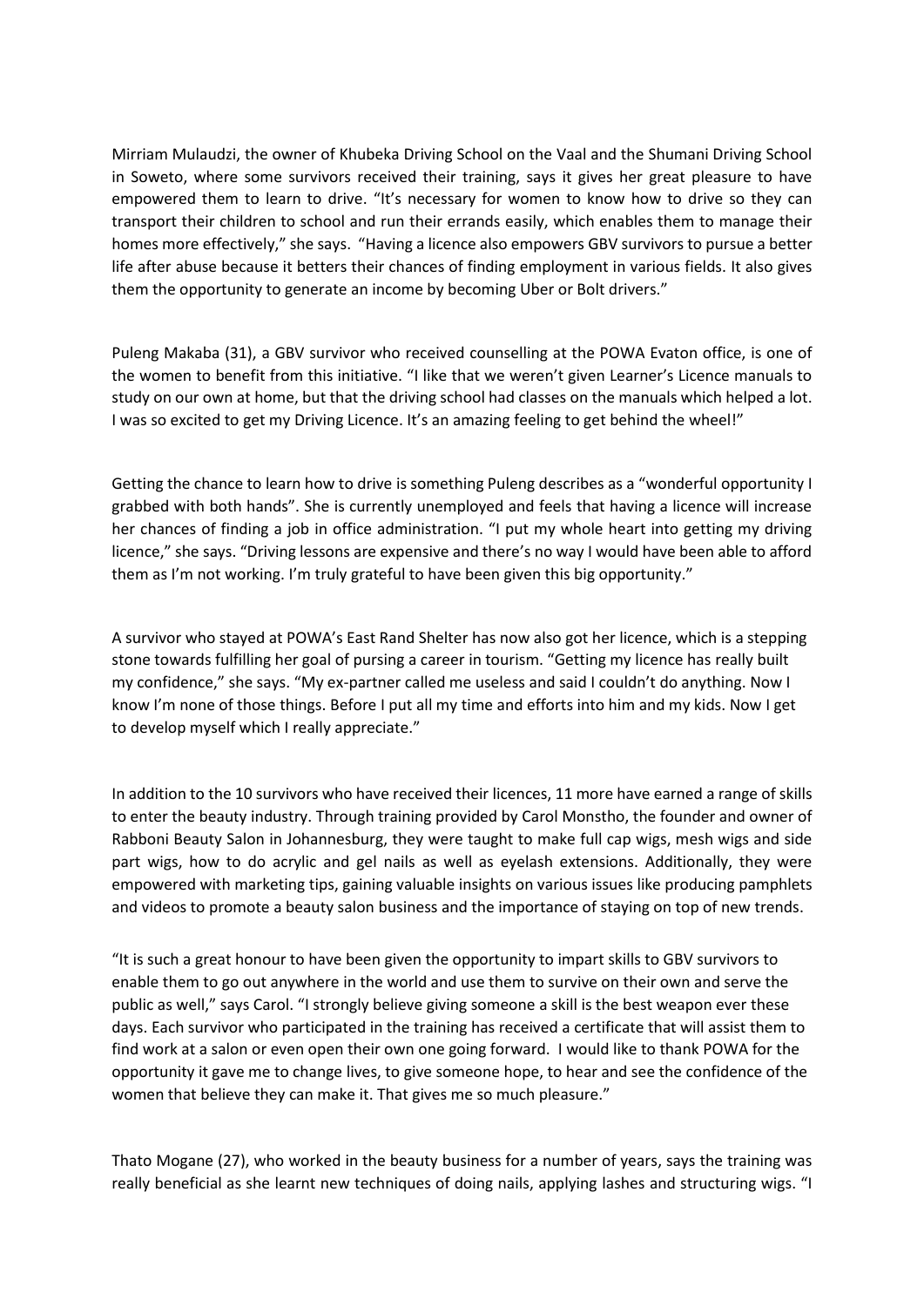like how it also provided knowledge on how to market and run a beauty salon business," she adds. "I learnt about branding, how to manage and clean your equipment, take care of your clients and the secret of having your own unique selling point to make your business special and stand out from the rest. Working in the beauty industry fulfils me because if you look good, you feel good."

The start-up kits - providing a UV light, soaking bowls, acrylic powder, brushes, buffers, shiners and more - given to all training participants will go a long way in helping her set up her business: "My salon will enable me to make my own money, buy nice things and provide for myself and my kids, without ever having to beg anyone for food and for clothes."

Thato adds that the verbal and physical abuse she suffered at the hands of her ex-boyfriend dampened her confidence, making her unsure of herself and her skills. "This training and the counselling I've received through POWA have enhanced my self-esteem and I no longer question my abilities. I now know who I am and what I want from my life and relationships."

One survivor, staying at a POWA shelter, has just come out of a financially and emotionally abusive 30-year marriage. Having recently qualified as an estate agent, she says the beauty skills training will assist her to earn an income during periods when she doesn't make property sales.

**If you have any skills development opportunities for GBV survivors supported by POWA, you can email [info@powa.co.za](mailto:info@powa.co.za) or phone (011) 642 4345/6.**

**Issued by:**  Thandiwe McCloy Communications Manager – POWA **Contact Number:** 083 696 6597 **Email**[: thandiwe@powa.co.za](mailto:thandiwe@powa.co.za)

## **ENDS**

## **ABOUT POWA**

POWA is a feminist, non-profit organisation that was established in 1979. Its vision is a safe and equal society intolerant of all forms of violence against women and girls in all our diversity, where we are treated with respect and dignity and our rights are promoted.

POWA provides advocacy, skills development opportunities, counselling, sheltering and legal services to gender-based violence survivors.